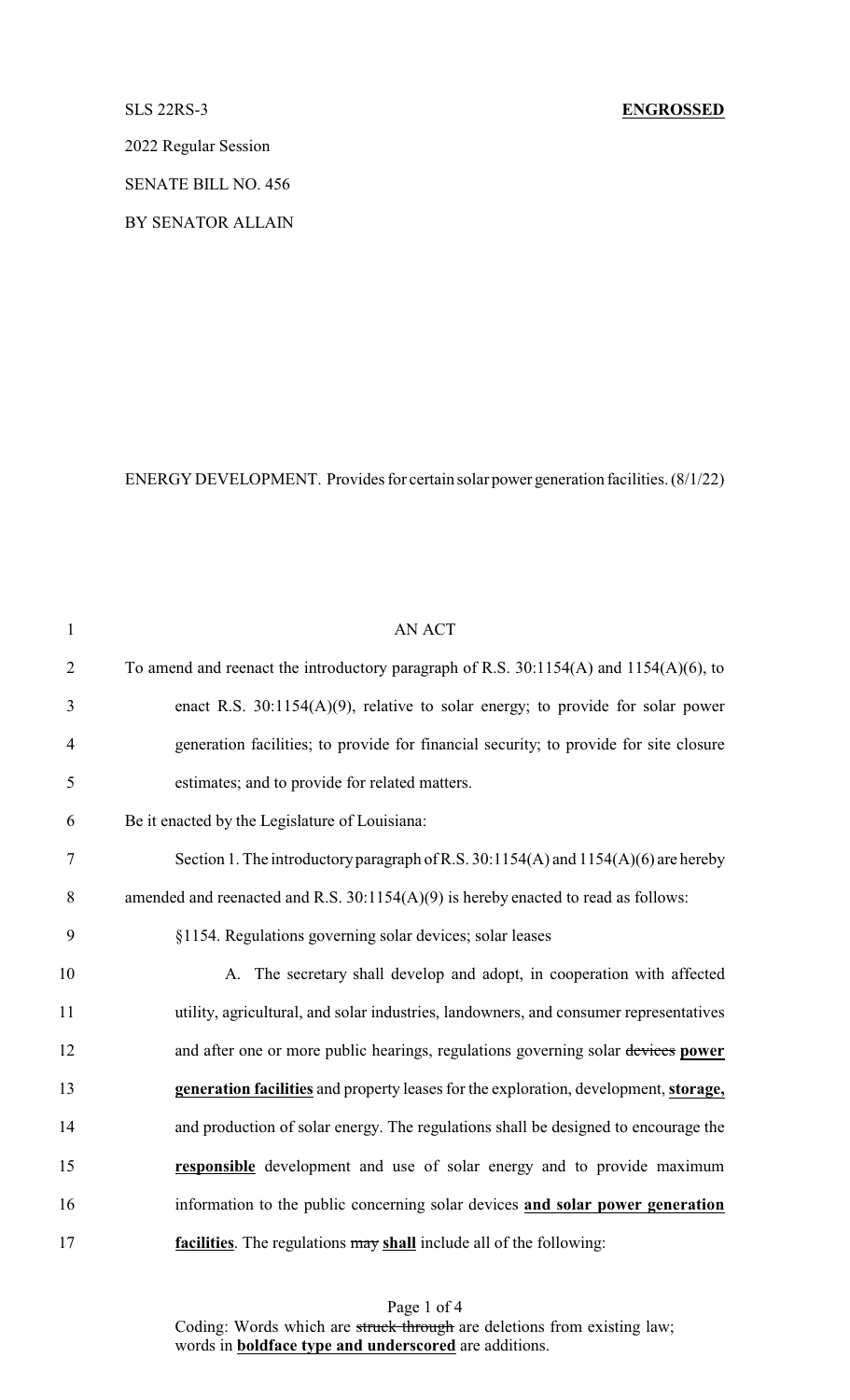| $\mathbf{1}$   | *<br>*<br>$\ast$                                                                    |
|----------------|-------------------------------------------------------------------------------------|
| $\overline{2}$ | (6) Prohibitions on the sale installation of solar devices in a solar power         |
| 3              | generation facility that do not meet minimum requirements for safety, capacity, and |
| 4              | durability as established by the secretary.                                         |
| 5              | $*$ and $*$<br>$\ast$<br>∗                                                          |
| 6              | $(9)(a)$ Requirements for a bond or other acceptable financial security in          |
| 7              | an amount determined by the secretary to ensure proper site closure in order        |
| 8              | to construct or operate a solar power generation facility. Any bond shall be        |
| 9              | executed by the facility operator and a corporate surety licensed to do business    |
| 10             | in the state. The bond or other instrument shall be payable to the Department       |
| 11             | of Natural Resources and shall ensure the following:                                |
| 12             | (i) Substantial compliance with this Section and any rule or regulation             |
| 13             | promulgated pursuant to this Section.                                               |
| 14             | Compliance, as determined by a court of competent jurisdiction,<br>(ii)             |
| 15             | with provisions of the property lease for the exploration, development, storage,    |
| 16             | and production of solar energy on which the facility is located and that the        |
| 17             | violation would require closure of the facility. The department shall notify the    |
| 18             | lessor of any enforcement action against a facility operator or upon a claim        |
| 19             | against the bond or other instrument.                                               |
| 20             | In determining the adequacy of the amount or other specific<br>(b)                  |
| 21             | requirements of the bond or other financial security, the secretary shall           |
| 22             | consider the following:                                                             |
| 23             | The assets, debts, and compliance history of the facility operator.                 |
| 24             | The condition and capacity of the facilities to be covered by such<br>(ii)          |
| 25             | security.                                                                           |
| 26             | (iii) The estimated cost of site closure and remediation that includes the          |
| 27             | estimated cost of removing the solar power generation facilities and associated     |
| 28             | infrastructure from the property and restoring the property to as near as           |
| 29             | reasonably possible to the condition of the property prior to the commencement      |

Page 2 of 4 Coding: Words which are struck through are deletions from existing law; words in **boldface type and underscored** are additions.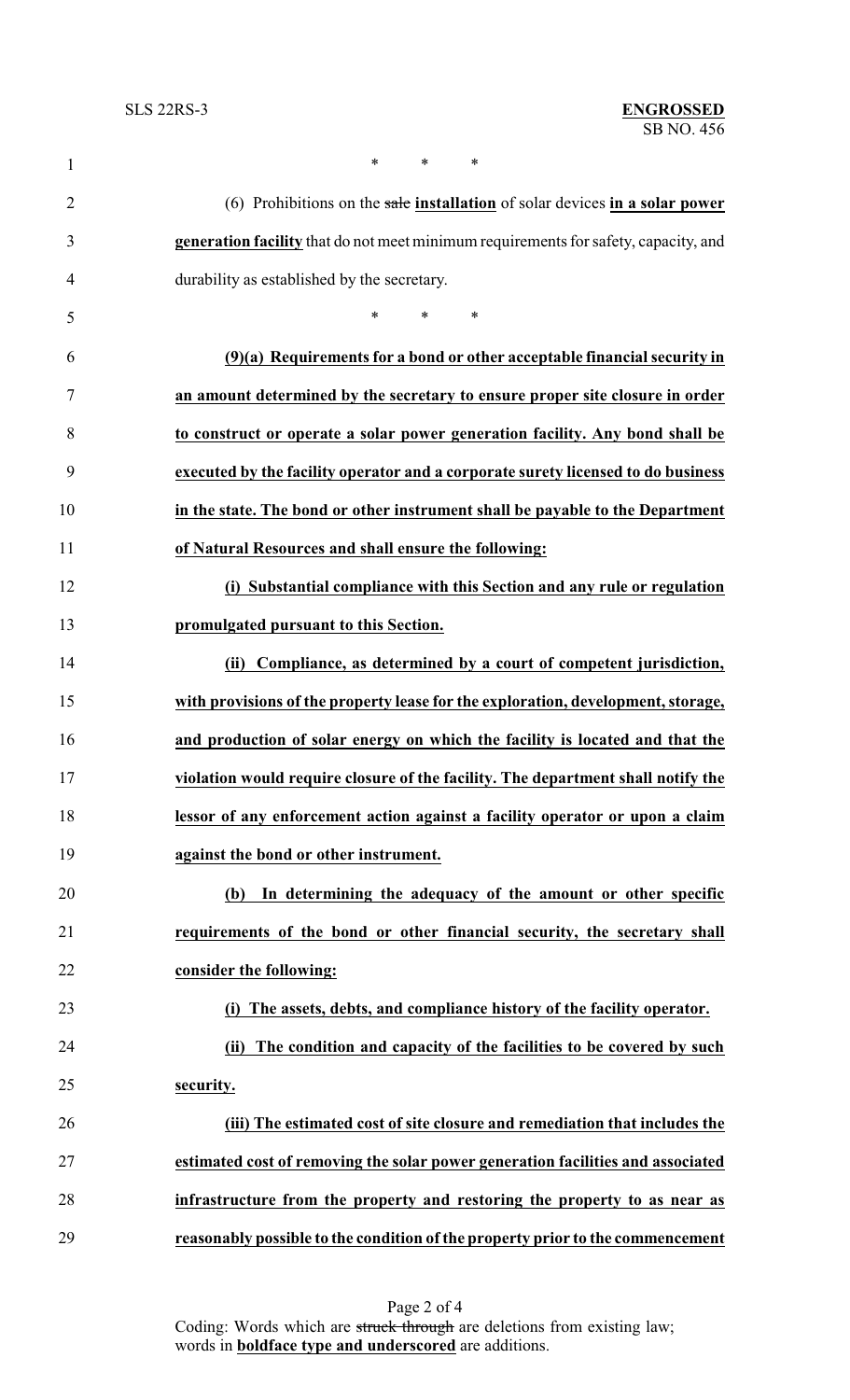|                | of construction of the facility. The estimated cost of site closure and remediation |
|----------------|-------------------------------------------------------------------------------------|
| $\overline{2}$ | shall be updated every five years. Any increase in the amount of financial          |
|                | security required based upon an updated estimate shall be secured by the            |
| 4              | facility within thirty days of notification of the increase.                        |
| 5              | $\ast$<br>$\ast$<br>∗                                                               |
|                |                                                                                     |

The original instrument and the following digest, which constitutes no part of the legislative instrument, were prepared by Tyler S. McCloud.

# DIGEST SB 456 Engrossed 2022 Regular Session Allain

Present law provides for the regulation of solar devices. Proposed law provides for the regulation of solar power generating facilities.

Present law prohibits the sale of solar devices that do not meet certain minimum requirements. Proposed law modifies present law by prohibiting the installation, instead of the sale, of solar devices in a solar power generation facility that do not meet certain minimum requirements.

Proposed law requires a solar power generation facility to be bonded or secured in an amount to be determined by the secretary of the Dept. of Natural Resources to ensure proper site closure.

Proposed law further requires the security instrument be payable to the Dept. of Natural Resources to ensure the following:

- (1) Substantial compliance with laws providing for solar generation and any rule or regulation promulgated pursuant to those laws.
- (2) Compliance, as determined by a court of competent jurisdiction, with provisions of the property lease for the exploration, development, storage, and production of solar energy on which the facility is located and that the violation would require closure of the facility.

Proposed law requires the department notify the lessor of any enforcement action against a facility operator or upon a claim against the bond or other instrument.

Proposed law specifies that in determining the adequacy of the amount or other specific requirements of the bond or other financial security, the secretary must consider the following:

- (1) The assets, debts, and compliance history of the facility operator.
- (2) The condition and capacity of the facilities to be covered by such security.
- (3) The estimated cost of site closure, including remediation of the property.

Proposed law requires the update of the estimated cost of site closure and remediation every five years.

Effective August 1, 2022.

# Page 3 of 4

Coding: Words which are struck through are deletions from existing law; words in **boldface type and underscored** are additions.